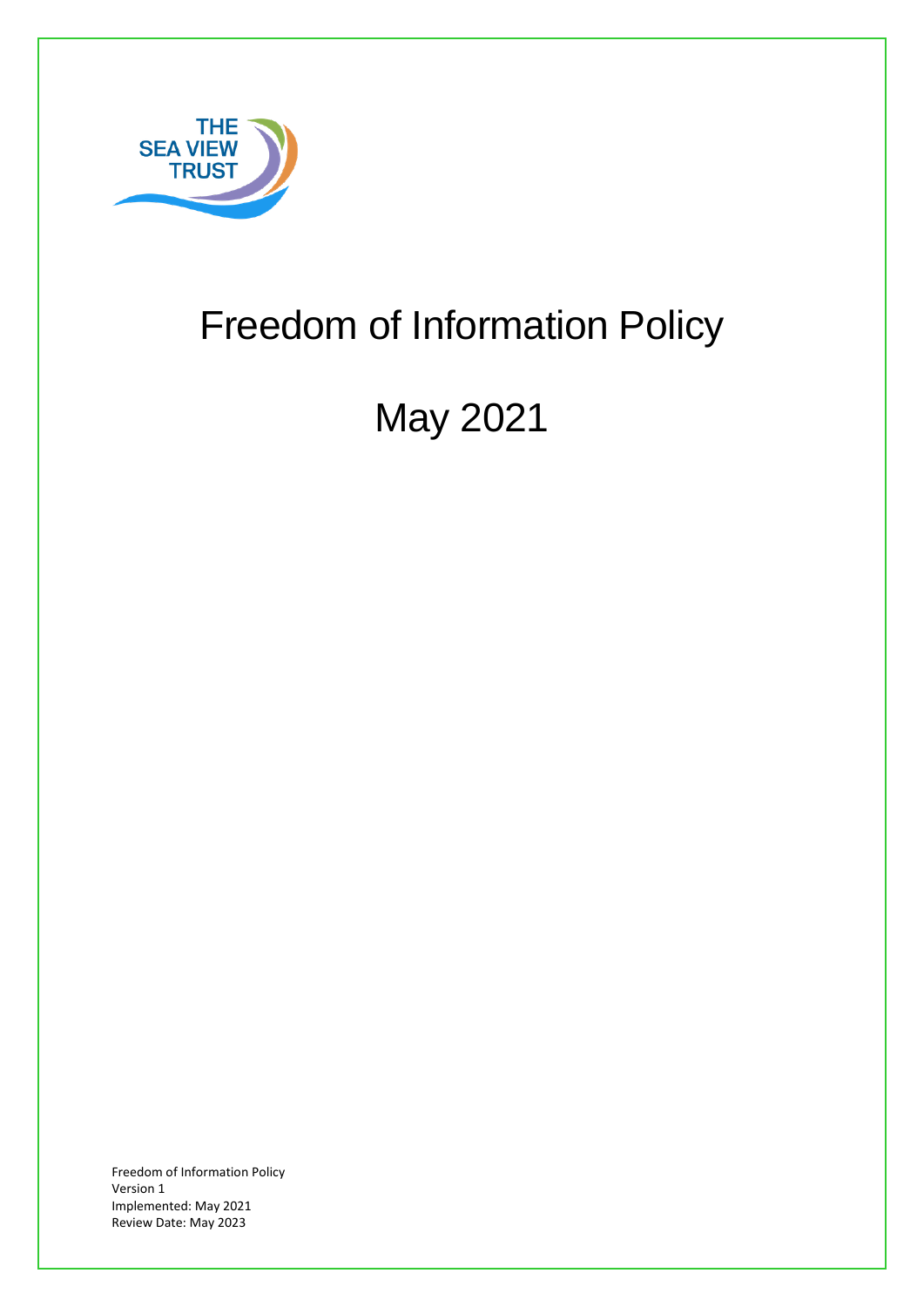#### **Contents:**

Statement of intent

- 1. Legal framework
- 2. Accepting requests for information
- 3. General right of access to information held by the Trust
- 4. The appropriate limit
- 5. Charging fees
- 6. Means by which communication is to be made
- 7. Providing advice and assistance
- 8. Internal review process
- 9. Publication scheme
- 10. Monitoring and review

#### **Appendix**

a) Model Publication Scheme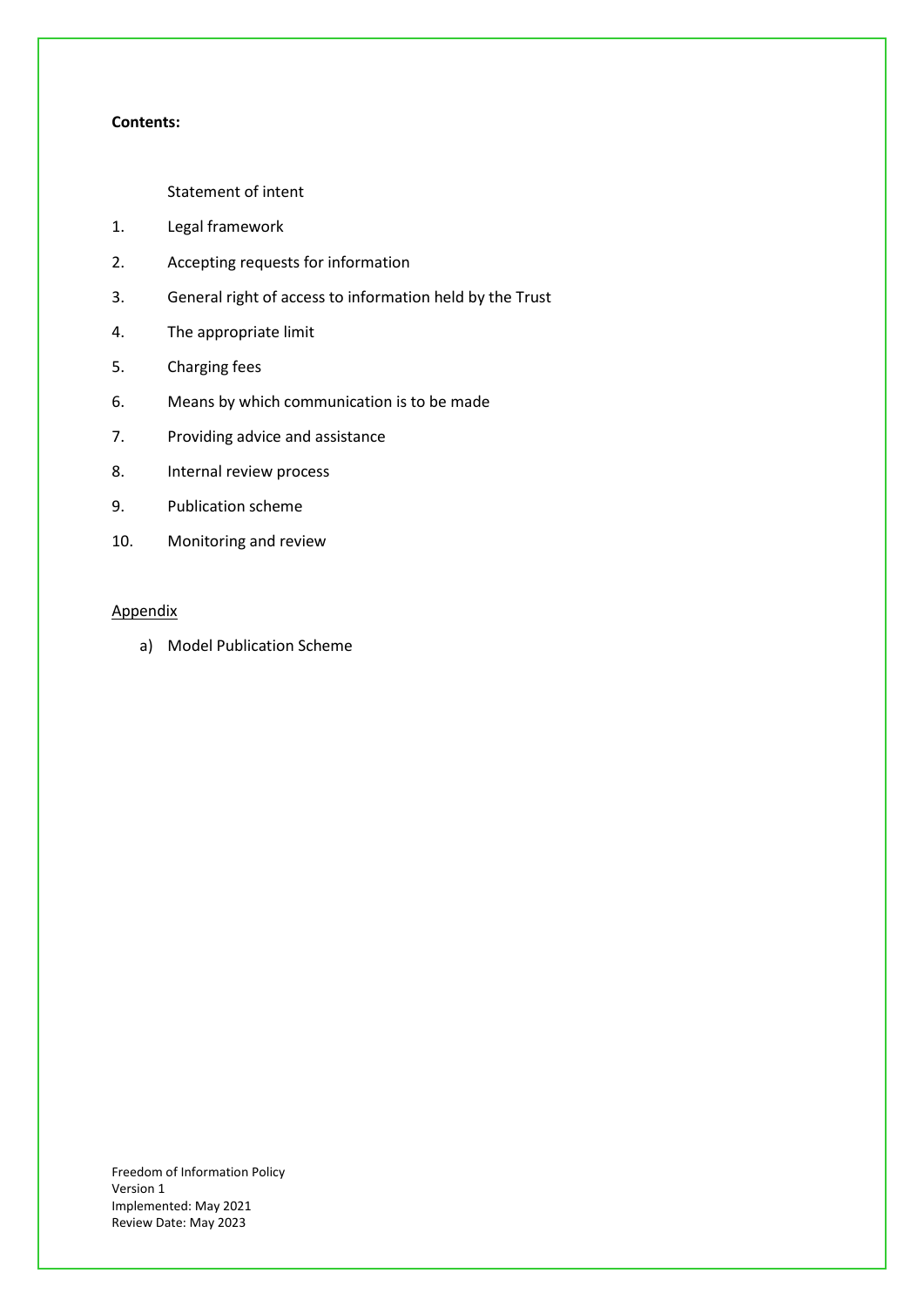#### **Statement of Intent**

As an educational provider, the Sea View Trust ('the Trust') has an obligation to publish a freedom of information statement, outlining how we will meet our duties under the Freedom of Information Act 2000 and associated regulations. The development and effective implementation of this policy fulfils that requirement.

More specifically, this policy outlines:

- How the Trust will respond to requests from individuals for access to information held about them.
- The Trust's policy and procedures for the release and publication of private data and public records.
- The Trust's policy and procedures for providing requesters with advice and assistance throughout the duration of their requests.

It also clarifies our position regarding the appropriate limit to the costs incurred by the Trust in obtaining any requested information, and on charging fees for its provision.

Signed by:

| <b>Executive Leader</b> | Date: |
|-------------------------|-------|
|                         |       |

Chair of governors Date: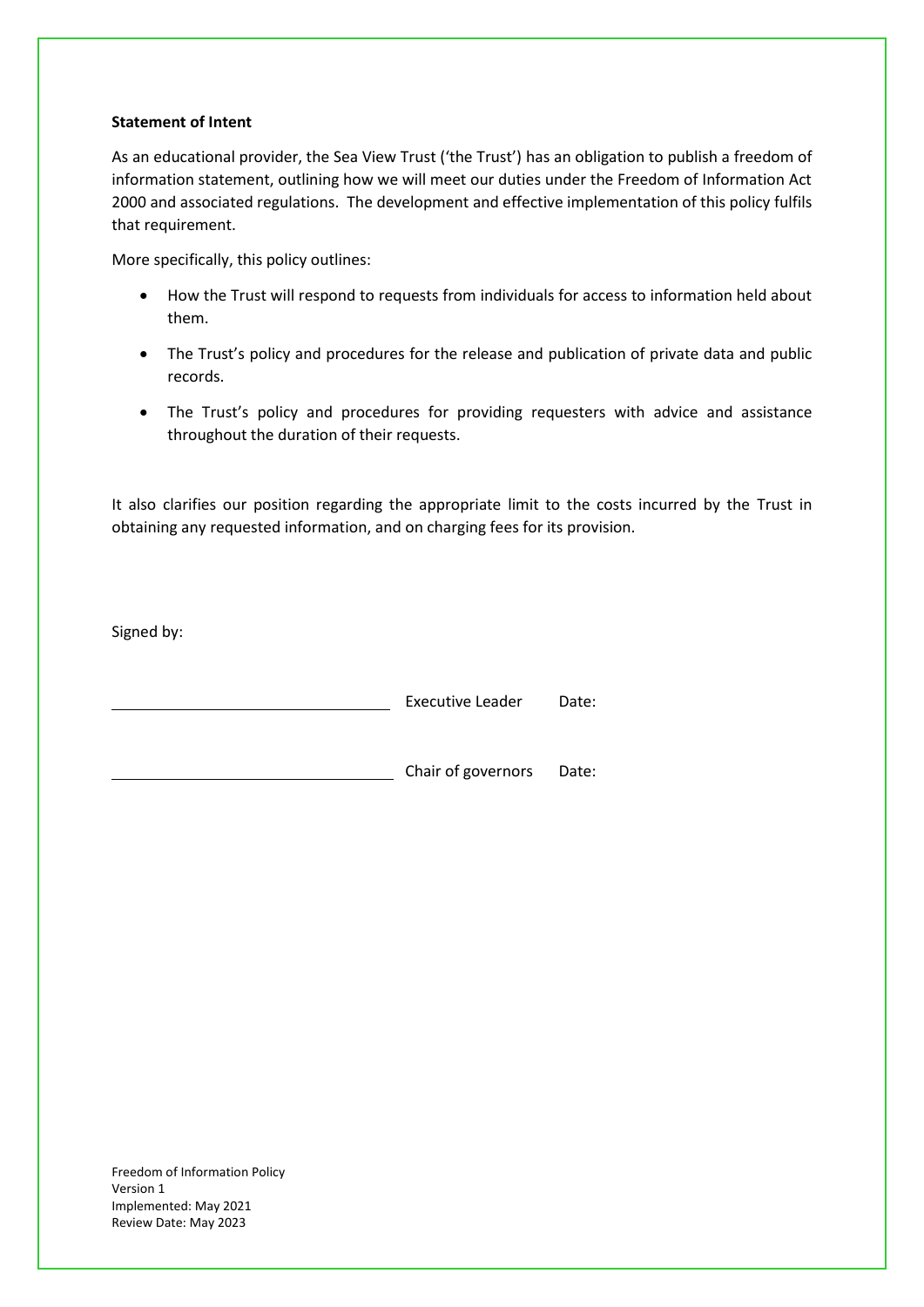#### **1. Legal framework**

- 1.1. This policy has due regard to legislation, including, but not limited to the following:
- The Freedom of Information Act 2000
- . The Data Protection Act 2018
- The UK General Data Protection Regulation (GDPR)
- · The Education (Pupil Information) (England) Regulations 2005 (as amended in 2016)
- · The Freedom of Information and Data Protection (Appropriate Limit and Fees) Regulations 2004
- 1.2. This policy will also have regard to the following guidance:
- · Information Commissioner's Office 'Model publication scheme' 2016
- . Information Commissioner's Office 'Duty to provide advice and assistance (section 16)' 2016
- · Ministry of Justice 'Lord Chancellor's Code of Practice on the management of records issued under section 46 of the Freedom of Information Act 2000' 2009
- 1.3. This policy will be implemented in conjunction with the following other Trust policies:
- · GDPR Data Protection Policy
- Data Retention Schedule

# **2. Accepting requests from individuals**

- 2.1. The Trust will only accept a request for information which meets all of the following criteria:
	- a) it is in writing;
	- b) it states the name of the requester and an address for correspondence;
	- c) it describes the information requested.
- 2.2. A request will be treated as made in writing if it meets all of the following requirements:
	- a) It is sent by letter or email. Requests can also be made via the Trust's website, or even on social networking sites such as Facebook or Twitter;
	- b) It is received in a legible form;
	- c) It is capable of being used for subsequent reference.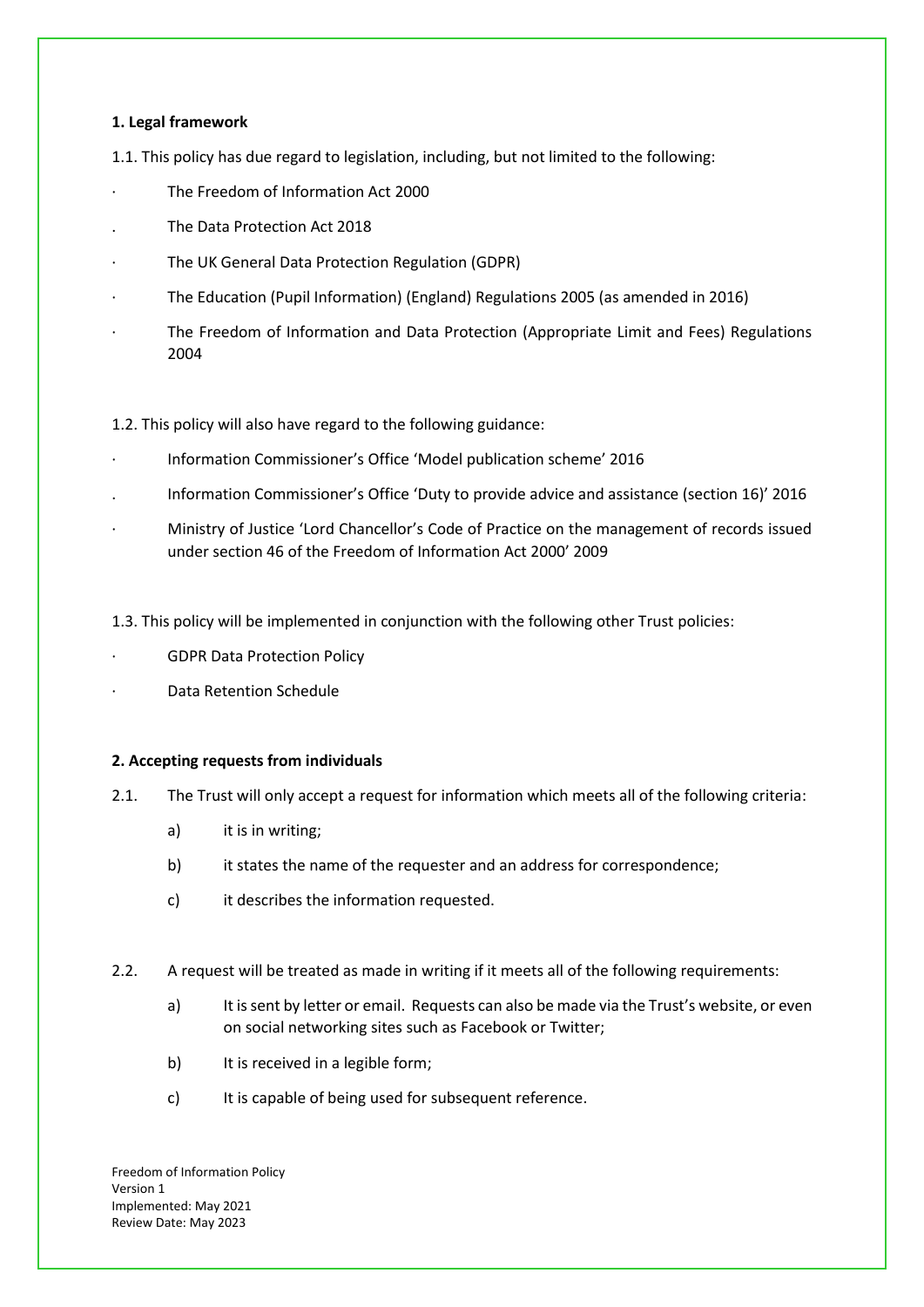- 2.3 The Trust will publish details of its procedures for dealing with requests for information on the Trust's website which includes:
	- a) contact name and email address;
	- b) telephone number; and
	- c) A named individual to assist requesters with their requests.
- 2.4 If an employee receives a request for information, they must **immediately** direct it to the Business Manager. If the Business Manager is unavailable it should be brought to the attention of a member of SLT.

# **3. General right of access to information held by the Trust**

- 3.1. The Trust will respond to request for information under the Freedom of Information Act within 20 school days (or 60 working days if this is shorter) by either:
	- a) Confirming or denying to the person making a request for information whether the Trust holds information of the description specified in the request;
	- b) Provide a copy of that documentation if it is held by the Trust;
	- c) Give details of the internal review procedure (see section 8 below); and
	- d) Explain the requester's right to complain to the ICO, including contact details for this.
- 3.2. The Trust will not comply with section 3.1 of this policy where:
	- a) The Trust reasonably requires further information to meet a freedom of information request, has informed the requester of this requirement, but was not subsequently supplied with that further information.
	- b) The information is no longer readily available as it is contained in files that have been placed in archive storage or is difficult to access for similar reasons.
	- c) A request for information is exempt under Section 2 of the Freedom of Information Act 2000.
	- d) The cost of providing the information exceeds the appropriate limit.
	- e) The request is vexatious.
	- f) The request is a repeated request from the same person made within 60 consecutive working days of the initial one.
	- g) A fee notice was not honoured.
- 3.3. Where information is, or is thought to be, exempt, the Trust will, within 20 school days (or 60 working days if this is shorter), give notice to the requester which:
	- a) States the fact that the request is being refused;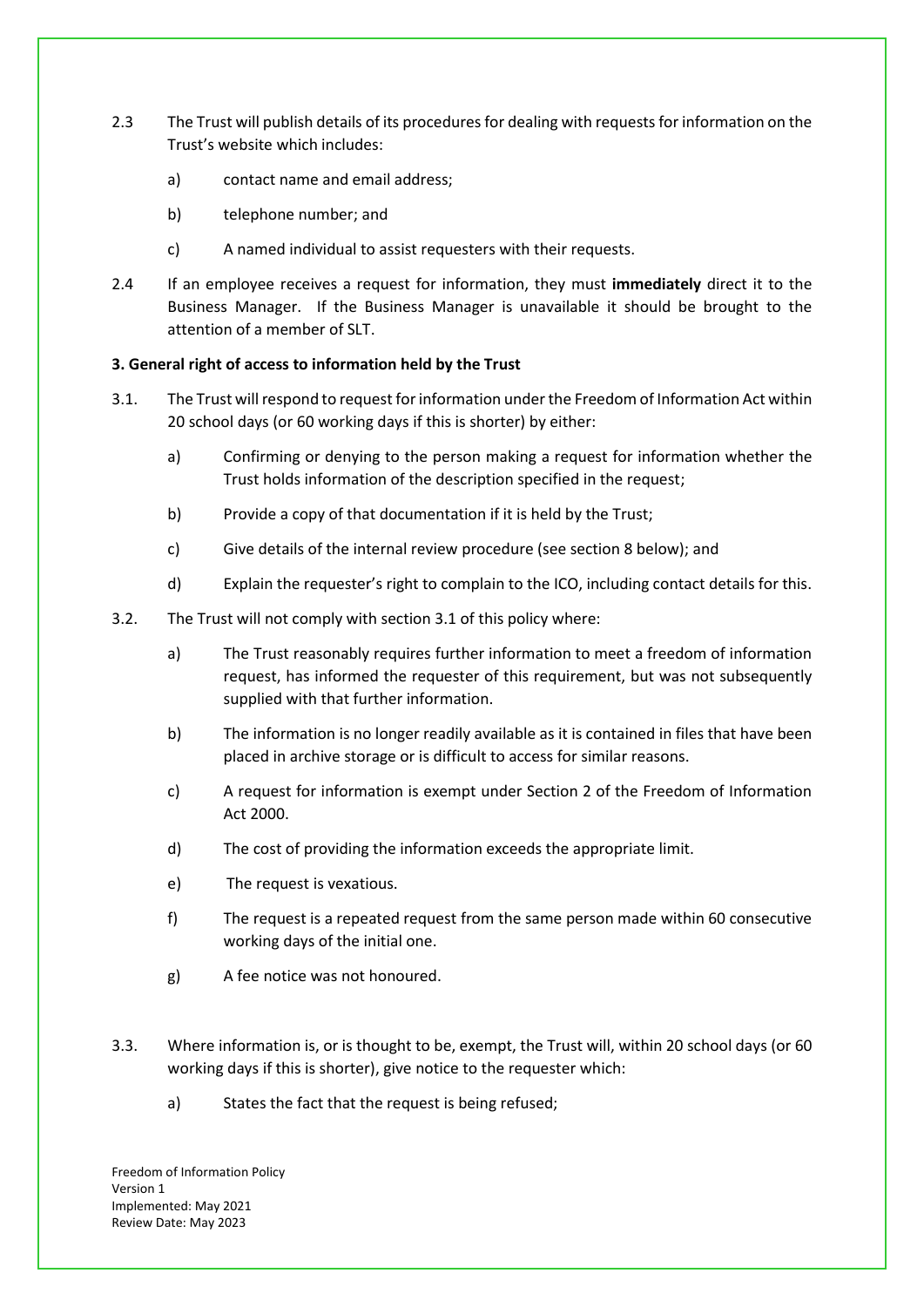- b) Explains what provision of the Freedom of Information Act the Trust relies on to refuse the request and why;
- c) Give details of the internal review procedure (see section 8 below); and
- d) Explain the requester's right to complain to the ICO, including contact details for this.
- 3.4. The information provided to the requester will be in the format that they have requested, where possible.
- 3.5. Where it is not possible to provide the information in the requested format, the Trust will assist the requester by discussing alternative formats in which it can be provided.
- 3.6. The information provided will also be in the language in which it is held, or another language that is legally required. If the Trust is required to translate any information, it will do so.
- 3.7. If, under relevant disability and discrimination regulations, the Trust is legally obliged to provide the information in other forms and formats, it will do so.

# **4. The appropriate limit**

- 4.1. The Trust will not comply with any freedom of information request that exceeds the statutorily imposed appropriate limit of £450. The £450 is calculated to be 18 hours of staff time based on an hourly rate of £25 per hour, which is provided for by Regulation 4 of the Freedom of Information and Data Protection (Appropriate Limit and Fees) Regulations 2004.
- 4.2. When determining whether the cost of complying with a freedom of information request is within the appropriate limit, the Trust will take account only of the costs we reasonably expect to incur in relation to:
	- a) Determining whether it holds the information.
	- b) Locating the information, or a document which may contain the information.
	- c) Retrieving the information, or a document which may contain the information.
	- d) Extracting the information from a document containing it.
	- e) Costs related to the time spent by any person undertaking any of the activities outlined in section 4.2 of this policy on behalf of the Trust, are to be estimated at a rate of £25 per person per hour (see section 4.1 above).
- 4.3. Where multiple requests for information are made to the Trust within 60 consecutive working days of each other, either by a single person or by different persons who appear to be acting in concert, the estimated cost of complying with any of the requests is to be taken to be the total costs to the Trust of complying with all of them.

# **5. Charging fees**

- 5.1. The Trust may, within 20 school days (or 60 working days if this is shorter), give a requester who has requested information from the Trust, a written notice stating that a fee is to be charged for the Trust's compliance.
- 5.2. Charges may be made for disbursements, such as the following: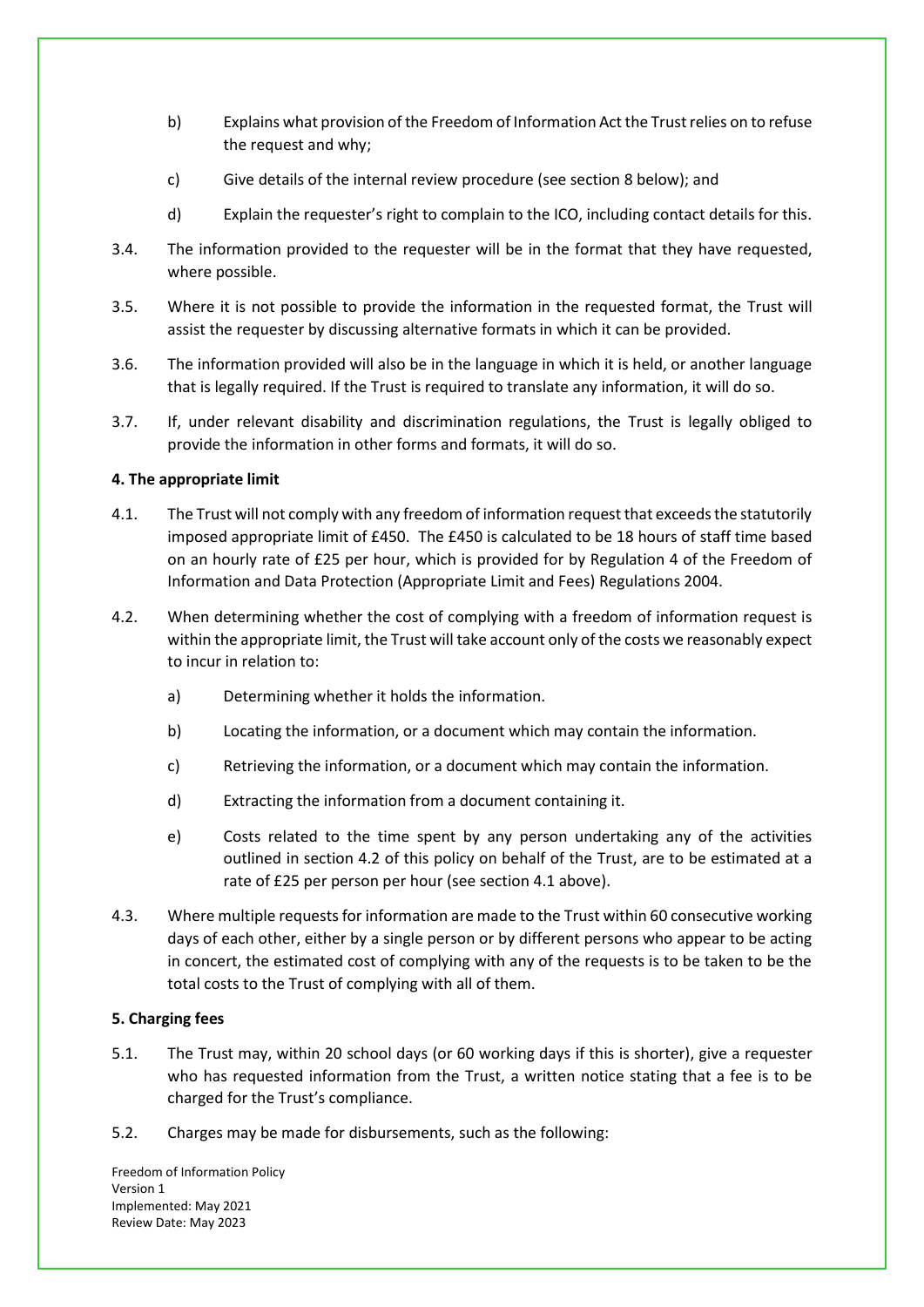- a) Photocopying
- b) Postage and packaging
- c) Costs directly incurred as a result of viewing information
- 5.3. Fees charged will not exceed the total cost to the Trust of:
	- a) Informing the person making the request whether we hold the information.
	- b) Communicating the information to the person making the request.
- 5.4. Where a fee is to be charged, the Trust will not comply with section 3 of this policy unless the requested fee is paid within a period of three months, beginning with the day on which the fees notice is given to the requester.
- 5.5. The Trust will not take into account any costs which are attributable to the time spent by persons undertaking any of the activities mentioned in section 5.3 above.
- 5.6. When calculating the 20th school day in which to respond to a freedom of information request, the period beginning the day on which the fee notice is given to the requester and ending with the day on which the fee is received, will be disregarded.

# **6. Means by which communication is to be made**

- 6.1. Where, on making a request for information, the requester expresses a preference for communication by any one of the following means, the Trust will, as far as is practicable, give effect to that preference:
	- a) The provision to the requester of a copy of the information in permanent form or in another form acceptable to the requester.
	- b) The provision to the requester of a reasonable opportunity to inspect a record containing the information.
	- c) The provision to the requester of a digest, or summary of the information, in permanent form or in another form acceptable to the requester.

# **7. Providing advice and assistance**

- 7.1. The Trust will meet its duty to provide advice and assistance, as far as is reasonable, to any person who proposes to make, or has made, requests for information to the Trust.
- 7.2. The Trust may offer advice and assistance in the following circumstances:
	- a) If an individual requests to know what types of information the Trust holds and the format in which it is available, as well as information on the fees regulations and charging procedures.
	- b) If a request has been made, but the Trust is unable to regard it as a valid request due to insufficient information, leading to an inability to identify and locate the information.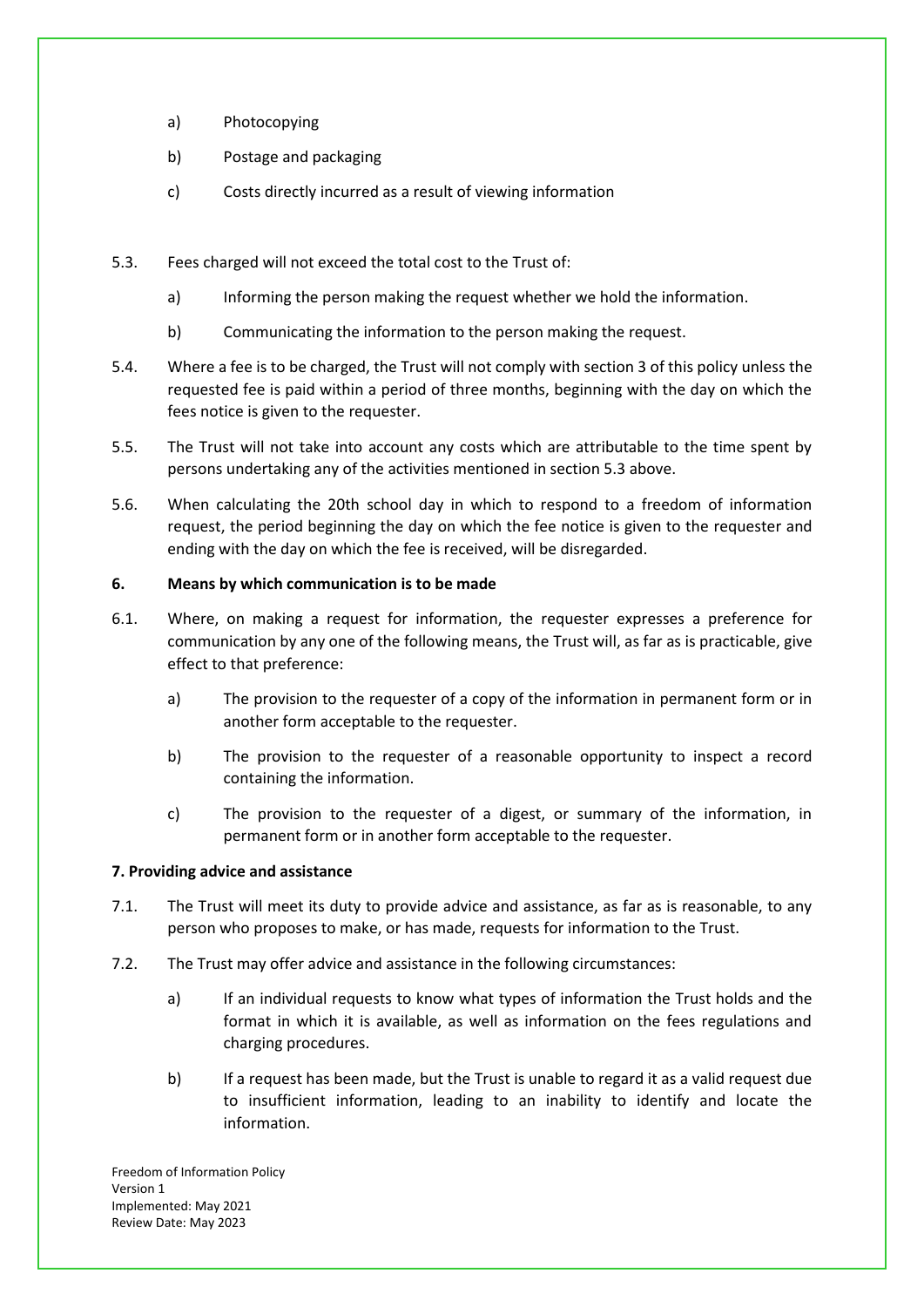- c) If a request has been refused, e.g. due to an excessive cost, and it is necessary for the Trust to assist the individual who has submitted the request.
- 7.3. The Trust will provide assistance for each individual on a case-by-case basis; examples of how the Trust will provide assistance include the following:
	- a) Informing a requester of their rights under the Freedom of Information Act 2000
	- b) Assisting an individual in the focus of their request, e.g. by advising of the types of information available within the requested category
	- c) Advising a requester if information is available elsewhere and how to access this information
	- d) Keeping a requester informed on the progress of their request
- 7.4. In order to provide assistance as outlined above, the Trust will engage in the following good practice procedures:
	- a) Make early contact with an individual and keep them informed of the process of their request.
	- b) Accurately record and document all correspondence concerning the clarification and handling of any request.
	- c) Give consideration to the most appropriate means of contacting the requester, taking into account their individual circumstances.
	- d) Discuss with the requester whether they would prefer to receive the information in an alternative format, in cases where it is not possible to provide the information requested in the manner originally specified.
	- e) Remain prepared to assist a requester who has had their request denied due to an exemption.
- 7.5. The Trust will give particular consideration to what level of assistance is required for a requester who has difficulty submitting a written request.
- 7.6. In circumstances where a requester has difficulty submitting a written request, the Trust will:
	- a) Make a note of the application over the telephone and then send the note to the requester to confirm and return – the statutory time limit for a reply would begin here.
	- b) Direct the individual to a different agency that may be able to assist with framing their request.

NB. This list is not exhaustive and the Trust may decide to take additional assistance measures that are appropriate to the case.

7.7. Where a requester's request has been refused either because the information is accessible by other means, or the information is intended for future publication or research, the Trust, as a matter of good practice, will provide advice and assistance.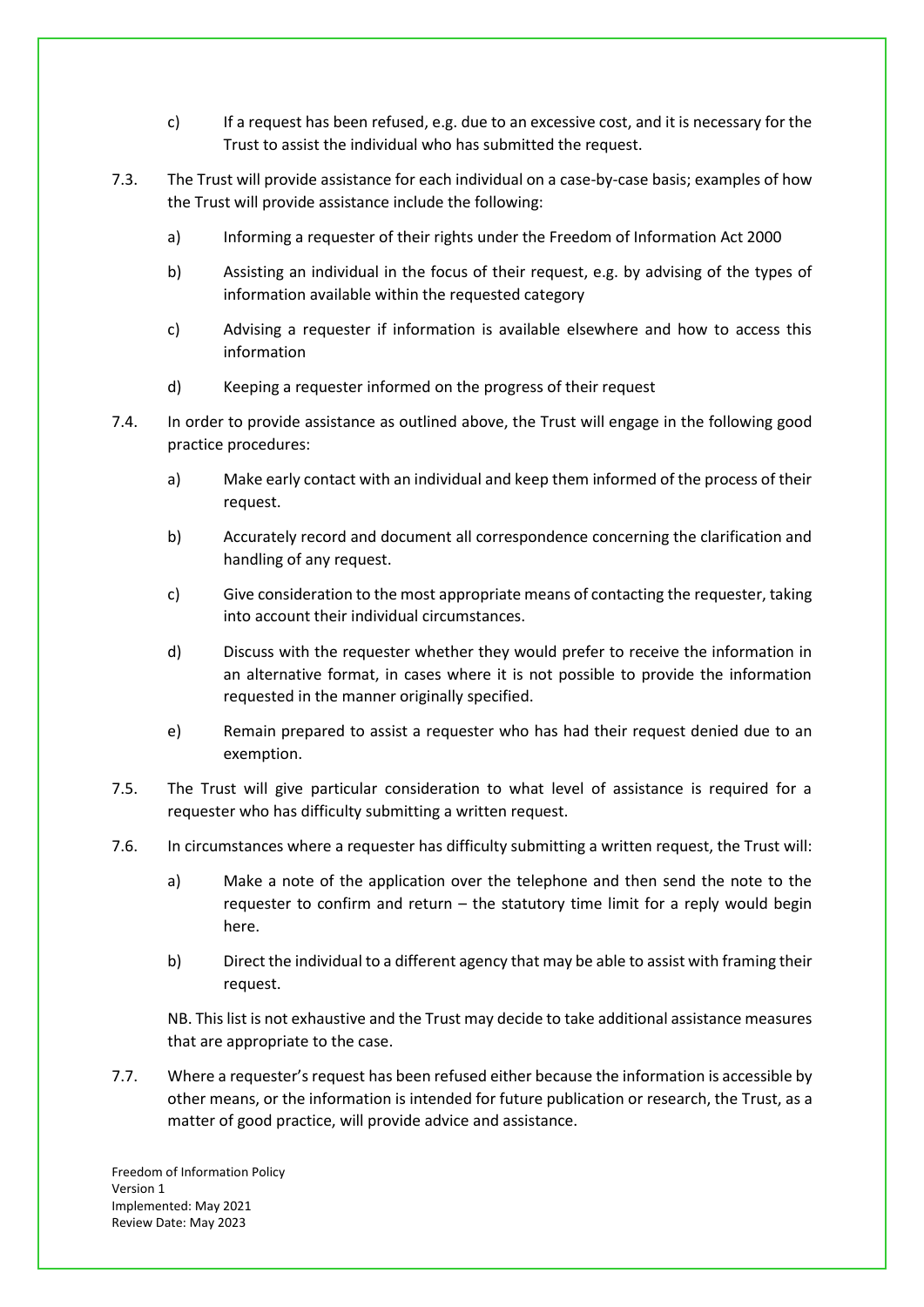- 7.8. The Trust will advise the requester how and where information can be obtained, if it is accessible by other means.
- 7.9. Where there is an intention to publish the information in the future, the Trust will advise the requester of when this publication is expected.
- 7.10. If the request is not clear, the Trust will ask for more detail from the requester in order to identify and locate the relevant information, before providing further advice and assistance.
- 7.11. If the Trust is able to clearly identify the elements of a request, it will respond following usual procedures and will provide advice and assistance for the remainder of the request.
- 7.12. If any additional clarification is needed for the remainder of a request, the Trust will ensure there is no delay in asking for further information.
- 7.13. If a requester decides not to follow the Trust's advice and assistance and fails to provide clarification, the Trust is under no obligation to contact the requester again.
- 7.14. If the Trust is under any doubt that the requester did not receive the advice and assistance, the Trust will re-issue it.
- 7.15. The Trust is not required to provide assistance where a requester's request is vexatious or repeated, as defined under Section 14 of the Freedom of Information Act 2000.
- 7.16. The Trust is also not required to provide information where the cost of complying with a request exceeds the limit outlined in the Freedom of Information Act 2000. In such cases, the Trust will consider whether any information can be provided free of charge if the requester refuses to pay the fee.
- 7.17. A record will be kept by the Principal in the Trust office of all the advice and assistance provided.

# **8. Internal review process**

- 8.1 If a requester is:
	- a) unhappy with the way in which the Trust has dealt with their request;
	- b) is dissatisfied with the decision made regarding disclosure or non- disclosure of information; or
	- c) is of the opinion that the Trust is not compliant with our publication scheme

they are able to request an internal review. All responses issued by the Trust will provide the requester with details on how to request such an internal review.

- 8.2 The Data Protection Officer will be the internal reviewer unless they are unable to undertake the review due to circumstances such as, however not limited to, absence, illness or prior involvement. In the event that the Data Protection Officer is unable to undertake the review, an alternative internal reviewer will be appointed, and the requester duly notified.
- 8.3 The internal reviewer will review the manner in which the request was dealt with and has the power to either uphold or overturn the original decision.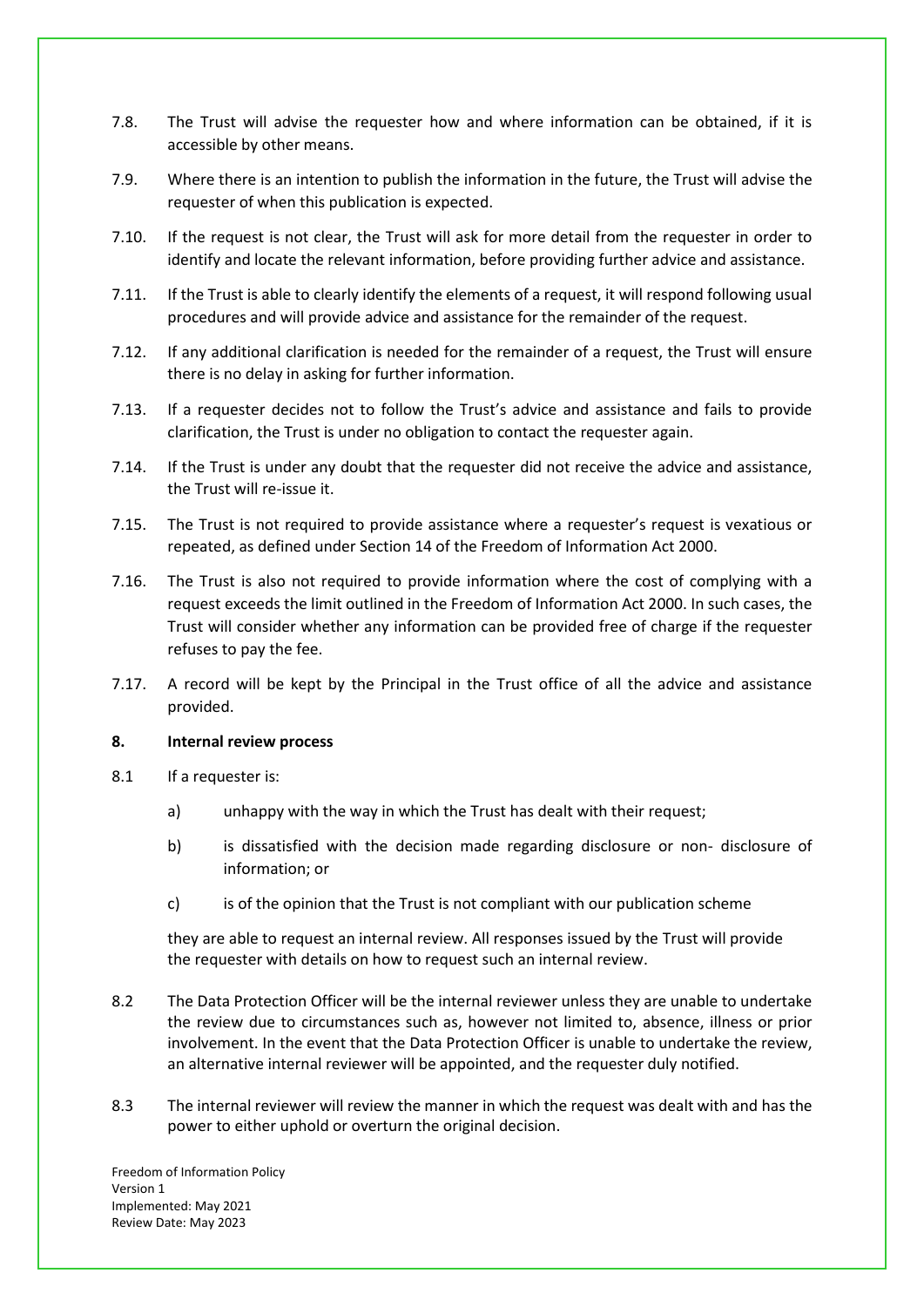- 8.4 The Trust will only consider requests for an internal review which are made within 2 months of the date of the response to the requester.
- 8.5 The requester will be notified as to the outcome within a reasonable timescale. The Trust aims to deal with internal reviews within 20 working days of receipt of the request. If it becomes clear at any stage of the internal review that the Trust will not be able to meet this target, the requester will be notified.

#### **9. Publication scheme**

- 9.1 The Trust will meet its duty to adopt and maintain a publication scheme which specifies the information which it will publish on the Trust's website, and whether the information will be available free of charge or on payment.
- 9.2. The publication scheme will be reviewed and, where necessary, updated on a bi-annual basis.

#### **10. Monitoring and review**

- 10.1. This policy is reviewed every two years by the Data Protection Officer and the Executive Leader.
- 10.2 The next scheduled review date for this policy is May 2023.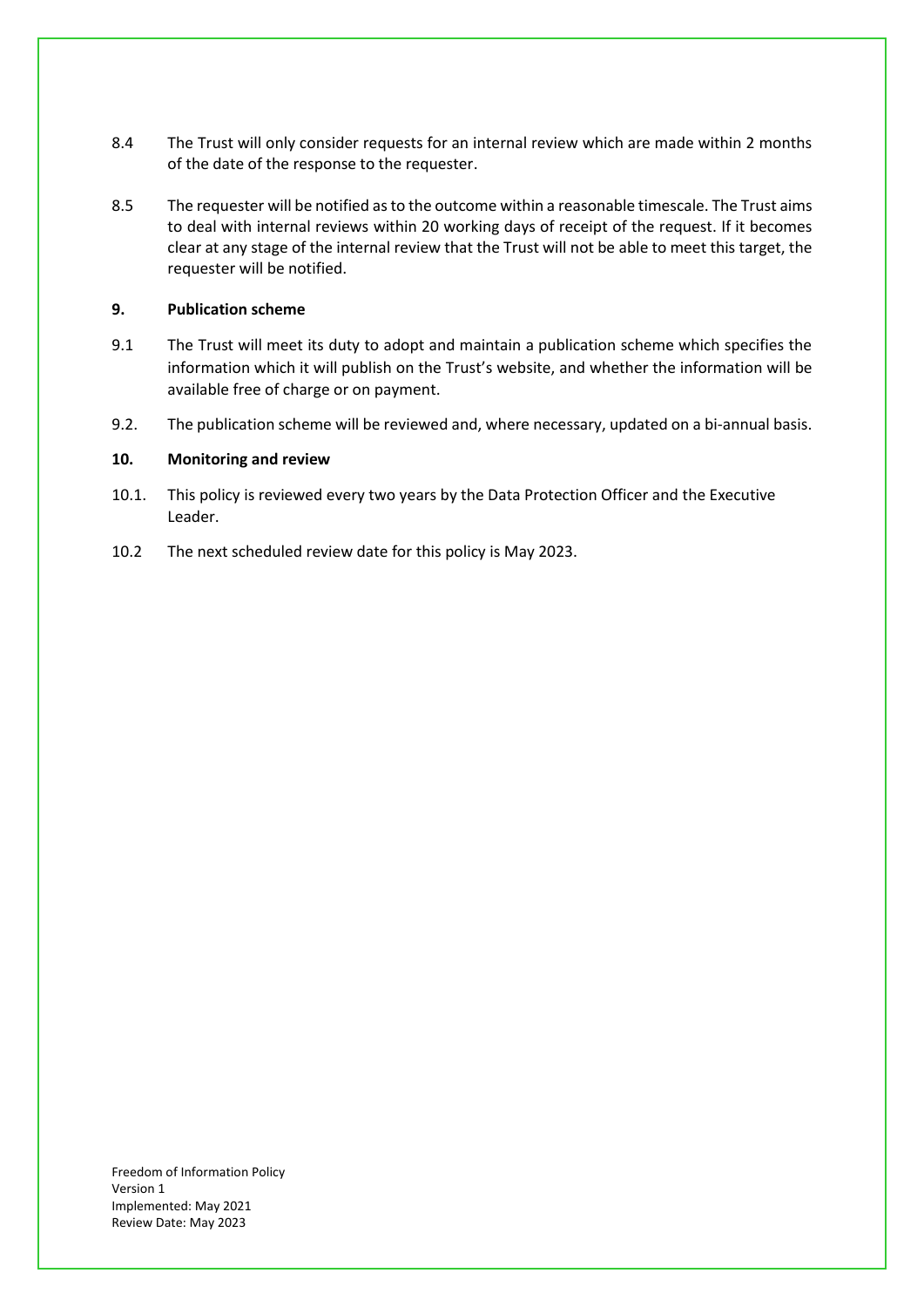# **Model Publication Scheme**

This scheme follows the model approved by the Information Commissioner's Office and sets out the classes of information which we publish or intend to publish; the format in which the information will be made available and whether the information is available free of charge or on payment.

# **1. Classes of information**

Information that is available under this scheme includes:

- Who we are and what we do
- What we spend and how we spend it
- What are our priorities are and how we are doing?
- How we make decisions
- Our policies and procedures
- Lists and registers
- The services we offer

Information which **will not** be made available under this scheme includes:

- Information the disclosure of which is prevented by law, or exempt under the Freedom of Information Act, or is otherwise properly considered to be protected from disclosure.
- Information in draft form, or notes, documents in older versions, emails or other correspondence.
- Information that is no longer readily available as it is contained in files that have been placed in archive storage, or is difficult to access for similar reasons.

# **2. How to request information**

Requested documents under this scheme will be delivered electronically where possible, but paper copies can be provided by contacting the Trust using the below contact details. To enable us to process your request quickly, please mark all correspondence:

# **"FREEDOM OF INFORMATION REQUEST"**

Documents can be translated under disability legislation into accessible formats where possible.

# **3. Charges**

Documents contained in this scheme are free to view on the Trust website.Single paper copies are also available free of charge to parents/carers and prospective parents/carers of the Trust.

# **4. Feedback**